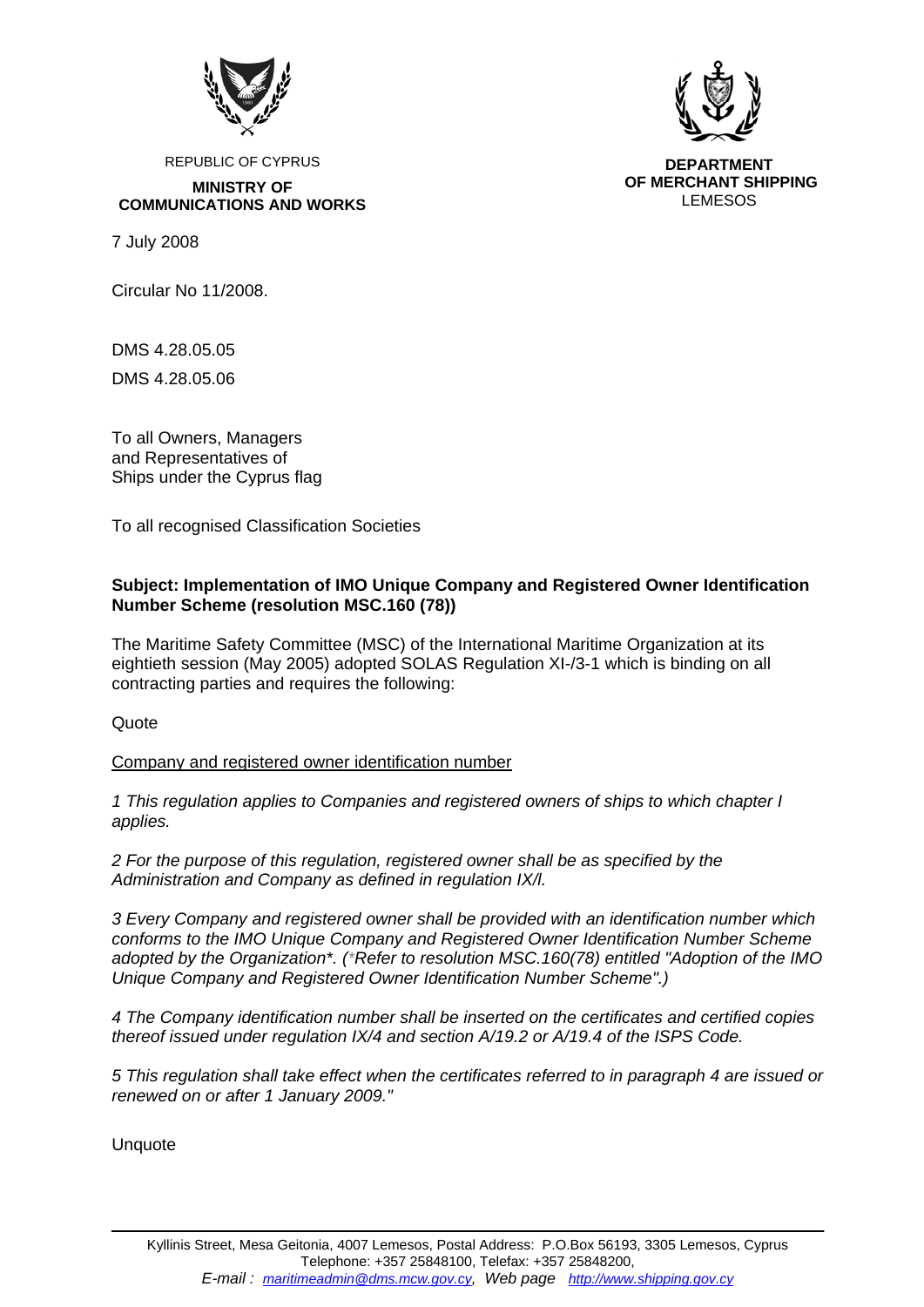To this end, it will be required from all Owners or potential Owners, Managers or potential Managers of Cyprus ships, when applying for any transaction to the Department of Merchant Shipping after the 1<sup>st</sup> January 2009, to submit the IMO Unique Company or Registered Owner Identification Number as appropriate. The procedure for obtaining the IMO Unique Company and Registered Owner Identification Number is described in Annexes 1 and 2 of the IMO Circular letter No 2554 / Rev. 1 which are attached to this circular. **It must be noted that this Department will not provide any service in order to obtain the IMO Unique Company or Registered Owner Identification Number on behalf of Owners or Managers.** 

The Recognised Organisations issuing on behalf of the Republic of Cyprus, ISM and ISPS related certificates are requested when issuing or renewing relevant certificates on or after 1 January 2009 to add the I**MO Unique Company Identification Number as appropriate, preferably under or adjacent to the Company's name and business address.**

Serghios S. Serghiou **Director** Department of Merchant Shipping

cc Permanent Secretary, Ministry of Communications and Works Maritime Offices of the Department of Merchant Shipping abroad Permanent Secretary, Ministry of Foreign Affairs Diplomatic and Consular Missions of the Republic Honorary Consular Officers of the Republic

> Cyprus Bar Association Cyprus Shipping Chamber Cyprus Union of Ship Owners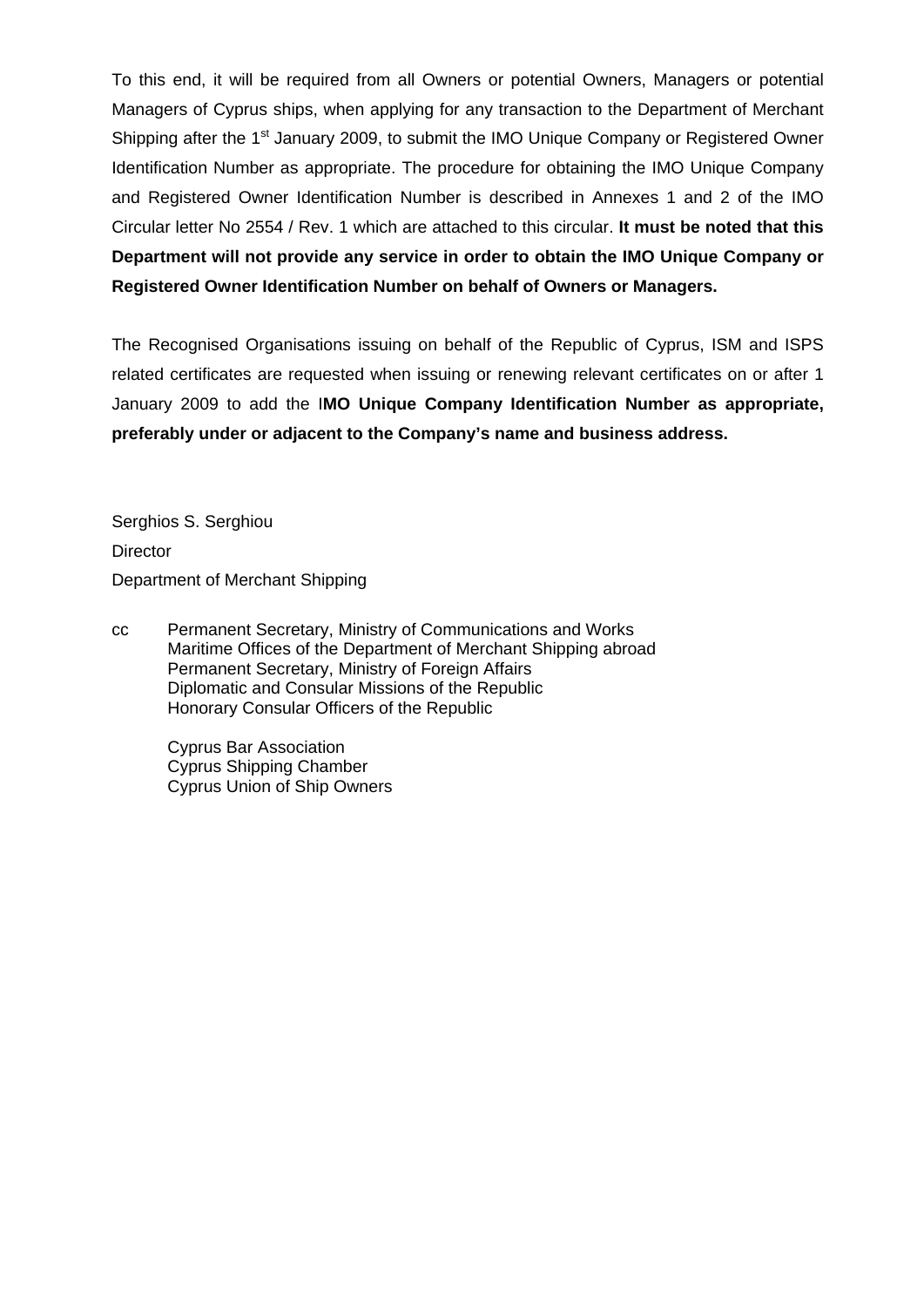Telephone: 020 7735 7611 Fax: 020 7587 3210



Ref. T1/14.01 Circular letter No.2554/Rev.1 7 February 2007

To: All IMO Member States Contracting Governments to the International Convention for the Safety of Life at Sea, 1974 United Nations and Specialized Agencies Intergovernmental Organizations Non-governmental Organizations in consultative status

# Subject: **Implementation of IMO Unique Company and Registered Owner Identification Number Scheme (resolution MSC.160(78))**

# **GENERAL**

1 The IMO Unique Company and Registered Owner Identification Number Scheme was introduced through the adoption by the Maritime Safety Committee (MSC), at its seventy-eighth session (12 to 21 May 2004), of resolution MSC.160(78), as a measure to enhance maritime safety, security and environmental protection, and to facilitate the prevention of maritime fraud. Its purpose is to assign a permanent number for identification purposes to each company and/or registered owner managing ships of 100 gross tonnage and above engaged on international voyages. Additionally, Administrations are invited to participate in the scheme to the extent they desire by assigning an IMO unique company and registered owner identification number (hereinafter, referred to as ìNumberî) to each company and/or registered owner managing ships of 100 gross tonnage and above not engaged on international voyages. The procedures for the implementation of resolution MSC.160(78) were circulated by means of Circular letter No.2554, dated 24 June 2004.

2 The Committee, at its eightieth session (11 to 20 May 2005), adopted the proposed new SOLAS regulation XI-1/3-1 on the company and registered owner identification number and amendments to SOLAS regulation XI-1/5 on the continuous synopsis record (resolution MSC.194(80)), which should be deemed to have been accepted on 1 July 2008 and should enter into force on 1 January 2009.

3 MSC 80 also adopted amendments to the International Management Code for the Safe Operation of Ships and for Pollution Prevention (ISM Code) (resolution MSC.195(80)) and to the International Code for the Security of Ships and of Port Facilities (International Ship and Port Facility Security (ISPS) Code) (resolution MSC.196(80)) introducing references to the company and registered owner identification number.

4 MSC 80 agreed that the procedures for the implementation of resolution MSC.160(78) outlined in Circular letter No.2554 should be reviewed and revised as necessary by the Sub-Committee on Flag State Implementation (FSI), at its fourteenth session (5 to 9 June 2006).

5 The Committee, at its eighty-second session (29 November to 8 December 2006), considered the outcome of the review by FSI 14 of the procedures for obtaining the Numbers, and the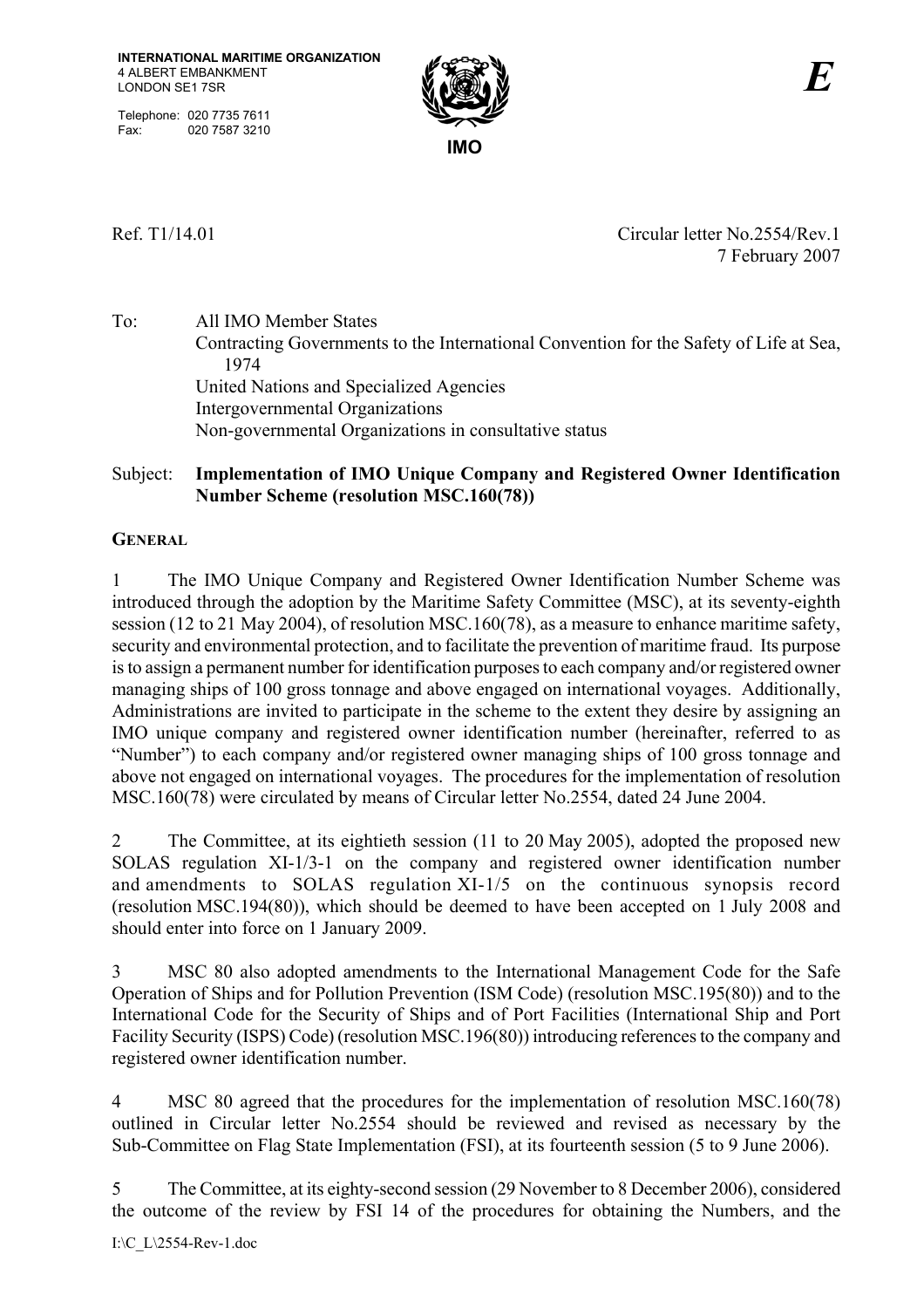procedures in place for maintaining the integrity of the scheme. This resulted in the addition of a web service, revised data exchange procedures between Administrations and Lloyd's Register-Fairplay (LRF) and the reporting of the name-style of registered owners as recorded by national Administrations in their jurisdiction. The Committee approved the present circular letter, noting the concurrent decision by the Marine Environment Protection Committee (MEPC), at its fifty-fifth session (9 to 13 October 2006). Having also considered that the operational aspects of the numbering scheme may need to be further developed, based on the experience gained, the Committee requested the Secretariat to make any necessary adjustments, in co-operation with the manager of the scheme, in order to improve the service to be provided to Member States.

# **PRINCIPLES**

6 The IMO Unique Company and Registered Owner Identification Number Scheme is managed, in parallel with the IMO Ship Identification Number Scheme (resolution A.600(15)) and procedures for the implementation thereof (Circular letter No.1886/Rev.3), without charge by LRF. The scheme may assign Numbers to companies and/or registered owners of ships not required to have IMO ship identification numbers.

7 The Number is a LRF number, allocated at the time of issuance of the documents detailed in paragraph 6 of the Annex to resolution MSC.160(78) or registration of a ship not required to have these documents. The Number consists of seven digits assigned by LRF. The label begins with the letters "IMO" followed by either "Company" or "Registered Owner", then, followed by the seven digits.

8  $\degree$  "Company" has the same meaning as in SOLAS regulation IX/1. "Registered owner" is the owner specified on a ship's certificate of registry issued by an Administration.

9 New companies and/or registered owners managing ships covered by the scheme are assigned a Number by LRF when their ship is registered with a flag Administration. For existing companies and/or registered owners, the Number should be assigned at an early convenient date, such as when any document detailed in paragraph 6 of the Annex to resolution MSC.160(78) is issued or renewed.

10 Once assigned, the Number remains unchanged for a company and/or registered owner. When companies and/or registered owners merge, as a matter of general policy, LRF assigns the Number of the larger company and/or registered owner to the new amalgamated entity, while the Number of the smaller entity is frozen and not re-used.

11 LRF maintains a full history audit trail of changes to company and/or registered owner information, with the date of each change recorded. LRF maintains the history of companies and/or registered owners of ships on its database.

12 LRF operates under ISO 9001:2000 quality assurance and is ISO certified for the provisions of publishing and information services to the shipping industry. In order to maintain the integrity of the Numbers in circulation amongst the maritime community, the Administrations should, to the extent allowed by their national law, not publish these Numbers, or allow the Numbers to be viewed or downloaded from their websites, other than on a company-by-company basis.

13 Contracting Governments to SOLAS retain the right to assign the management of the system to another organization in the future or to manage it by itself. If LRF cannot continue to maintain the scheme for any reason, all related information acquired from the scheme should be transferred to the Organization.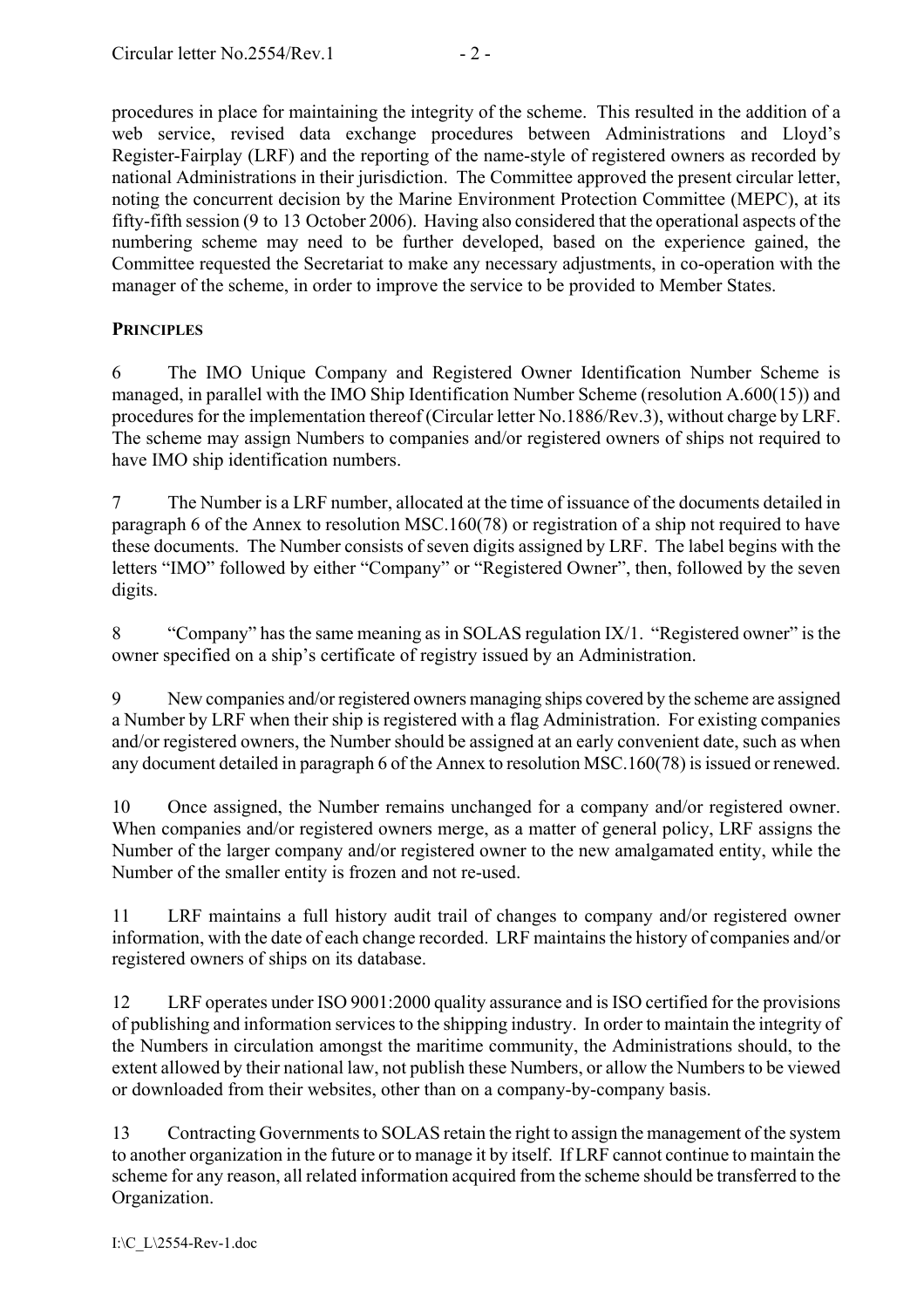### **COLLECTION AND TRANSFER OF INFORMATION AND ASSIGNMENT OF NUMBERS ON AN INDIVIDUAL COMPANY/REGISTERED OWNER BASIS**

14 Original information about a company and/or registered owner is collected by the Administration at the time of registration. It is the same information as that routinely collected by Administrations as part of their registration process, namely:

- .1 company/registered owner name-styles;
- .2 country/State of incorporation (registration);
- .3 date of incorporation; and
- .4 full address (operational and registered address) and contact details. LRF records the operational address of companies and registered owners. The operational address can be the address of a head office or a branch office, or a care-of address for the registered owner or company which has been issued with a Document of Compliance (DOC) and managing the ship for which communication details are provided, hereafter called "DOC Company". The LRF database also records the registered address of registered owners but only under the conditions in paragraph 22.

15 During the registration of a ship, the Administration should contact LRF to determine the Number to be assigned to the company or registered owner, either through the present methods established for obtaining Numbers on an individual basis, as described in paragraph 17, or, preferably, through the fleet data exchanges (see paragraphs 18, 19 and 20).

16 Numbers can also be obtained by recognized organizations (ROs) authorized to issue Safety Management Certificates and Documents of Compliance on behalf of Administrations, and by registered owners and companies, for submission to the Administration.

17 The methods for obtaining Numbers on existing registered owners and companies, for assigning a Number to registered owners or companies that have not previously been assigned a Number and for communicating corrected company details on existing records, on an individual basis, are as follows:

- .1 a free website (www.imonumbers.lrfairplay.com) which allows registered users to look up Numbers, by using the available "Search" facility. When the companies or registered owners cannot be identified through the "Search" function, authorized data providers should request the assignment of new Numbers or provide corrective information on existing records. The website has a free user registration system to enhance both the security of the site and the information;
- .2 paper request forms (annexes 1 and 2); and
- .3 a free web service for Administrations to facilitate the provision of individual company and registered owner data from LRF to flag Administrations in an electronic format for ship registration purposes (sections 1.1 and 1.2 of annex 4).

LRF would confirm the updated company information received with the appropriate Administration.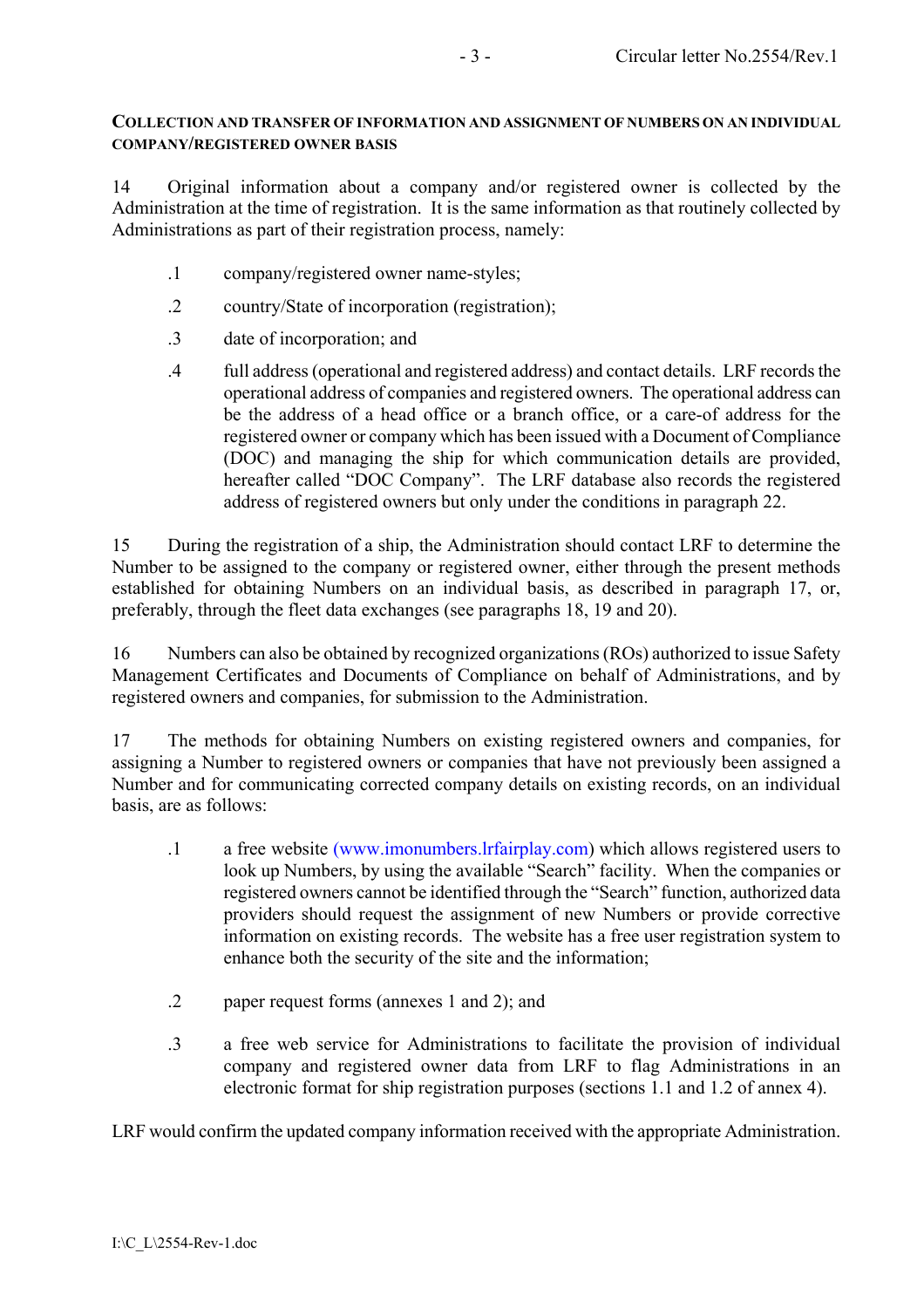## **STANDARDIZED REGULAR ELECTRONIC DATA EXCHANGE BETWEEN ADMINISTRATIONS AND LRF ON A FLEET BASIS**

18 When choosing this recommended option, Administrations would implement a regular electronic data exchange procedure with LRF on a fleet basis (as detailed in section 2 of annex 4, together with the data fields that Administrations should provide electronically (annex 3)) to enable LRF to maintain the integrity of the scheme. The exchanges provide a mechanism to communicate, per ship, changes to registered owners and companies and their IMO Numbers, on a registered fleet basis, and thus synchronise the information held on the registered fleet by both the Administration and LRF.

19 The regular electronic data exchange procedure on a fleet basis includes a standardized two-way flow of data between flag Administrations and LRF on the registered fleet, either by spreadsheet or extensible markup language (XML) file (section 2 of annex 4).

20 LRF would derive the updates to the registered fleet through electronic comparison with its database. New and updated Numbers would then be returned to the flag Administration in an updated spreadsheet or XML file.

21 Regarding the addition of a second company name field, the LRF database records the name-style of registered owners as provided by Administrations for companies registered in their national jurisdictions. LRF can only receive the contents of this field in the XML data format detailed in section 2 of annex 4, since this format should have agreed character sets that are consistent with both the LRF database software and the software of organizations to which LRF supplies data (annex 4, paragraph 2.9).

22 The LRF database also records the registered address of registered owners as provided by Administrations for companies registered in their national jurisdictions. LRF can only receive the contents of this field in the XML data format detailed in section 2 of annex 4, since this format should have agreed character sets that are consistent with both the LRF database software and the software of organizations to which LRF supplies data (annex 4, paragraph 2.9).

# **CONSULTATION ON NUMBERS**

23 The LRF website (www.imonumbers.lrfairplay.com), with a free user registration system to enhance both the security of the site and the information available, allows registered users to look up Numbers, by using the available "Search" facility, and Administrations, ROs and companies to communicate corrected company details on existing records.

24 Administrations assume no duty to examine, correct, change, alter, or modify information contained on the LRF free website, or to notify LRF of incorrect information contained on the website. Administrations are not liable for mistakes or errors in the information on the website. This website is also available to companies and/or registered owners, who may use it when completing continuous synopsis records (CSR) (resolution A.959(23)).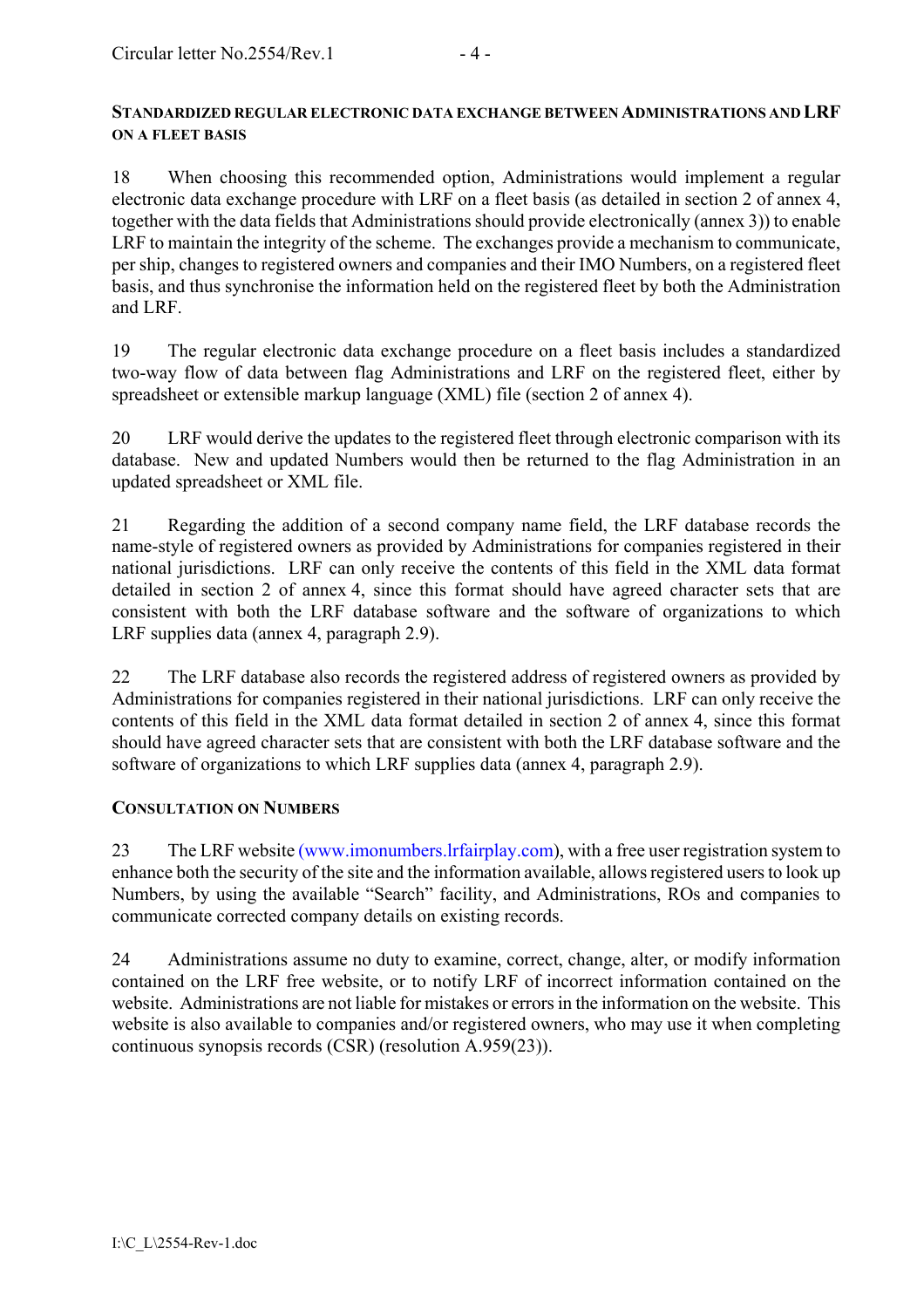25 The Numbers can also be obtained by contacting the national ship registry of the State, the flag of which their ships are entitled to fly or LRF at the following address:

> Lloyd's Register – Fairplay (LRF) Lombard House 3 Princess Way, Redhill Surrey RH1 1UP UNITED KINGDOM

| Telephone | $\mathcal{L} = \mathcal{L} \mathcal{L}$ | $(+44)$ 1737 379000                 |
|-----------|-----------------------------------------|-------------------------------------|
| Fax       |                                         | $(+44)$ 1737 379001                 |
| Web       |                                         | www.lrfairplay.com                  |
| Email     |                                         | owners-data-feedback@lrfairplay.com |

26 The Numbers are also available on the free public website of Equasis (www.equasis.org).

\*\*\*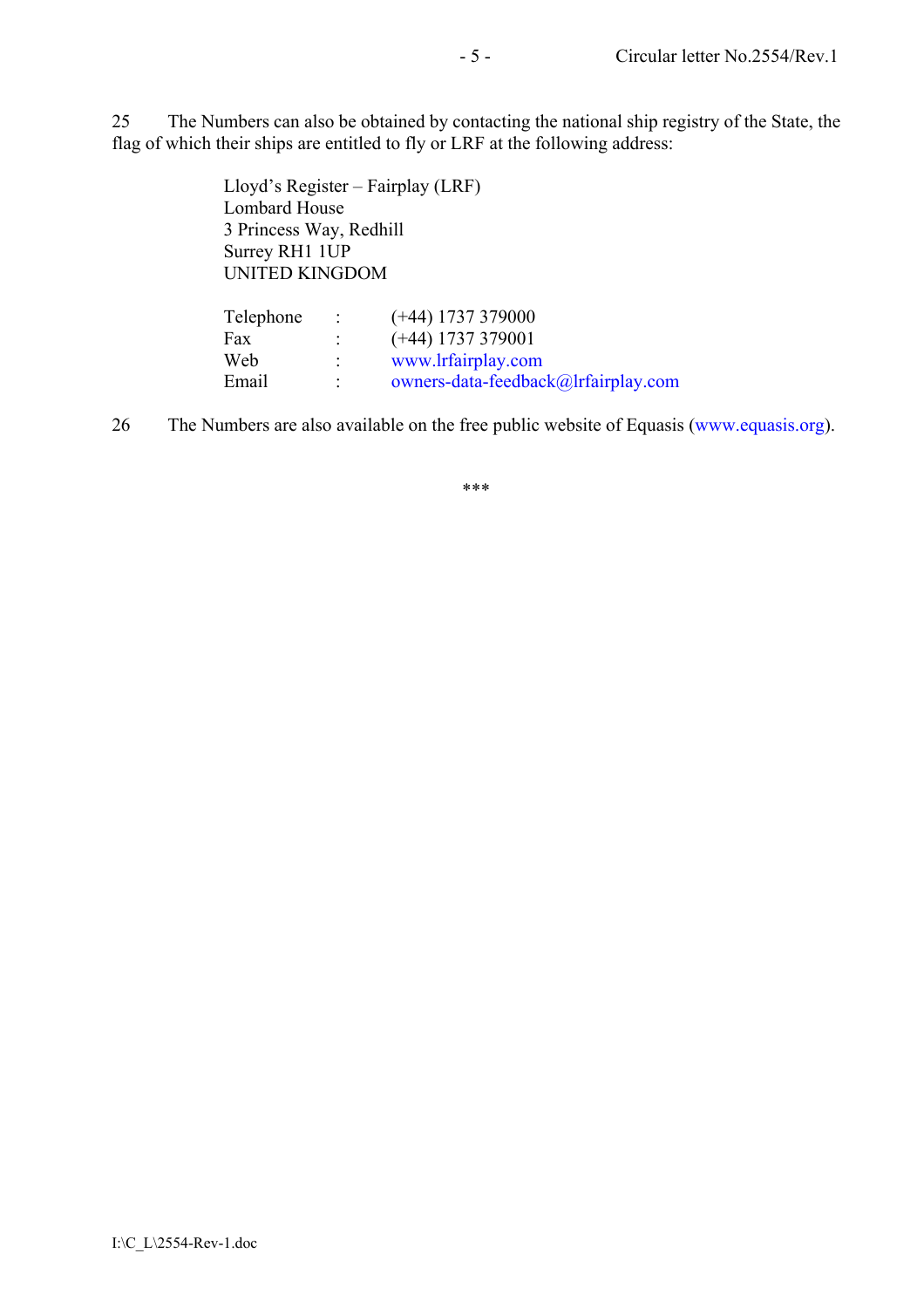#### **REQUEST FOR IMO COMPANY (DOC) IDENTIFICATION NUMBER**

#### **LLOYD'S REGISTER - FAIRPLAY (LRF) Lombard House 3 Princess Way, Redhill Surrey RH1 1UP UNITED KINGDOM**

**Telephone +44 1737 379060 International fax +44 1737 379040 Email owners-data-feedback@lrfairplay.com** 

#### **TO ENABLE ASSIGNMENT OF A COMPANY IDENTIFICATION NUMBER, PLEASE PROVIDE THE FOLLOWING DETAILS:**

CURRENT COMPANY NAME\* FORMER NAME(S) (if known)

Please indicate if: This is correcting the details for an existing company on the LRF database This is a newly established company This is a change of company name (please give former names above) This is a company merger (please give former names of all companies above)

DATE OF REGISTRATION COUNTRY OF REGISTRATION OPERATIONAL ADDRESS\*

TOWN\* POSTAL/ZIP CODE\* COUNTRY\* TELEPHONE FAX E-MAIL WEBSITE IF KNOWN PARENT COMPANY

IMO ship identification number(s) \*

If not available other ship details (please supply at least one IMO ship identification number in the current fleet. This helps in the identification of company records)

#### **Company requesting IMO Number**

COMPANY NAME\* CONTACT NAME\* SENDER'S EMAIL\* SENDER'S FAX NUMBER\* Items indicated with an asterisk (\*) are required and must be filled in before a number can be provided.

It is the policy of LRF to record the operational addresses of companies which have been issued with a Document of Compliance (DOC). The operational address can be the address of a head office or a branch office, or a care-of address for the manager or company which has been issued with a DOC and managing the ship for which communication details are provided.

The country of registration of the company which has been issued with a DOC is also recorded.

*For office use only.:*

**IMO Company No.** 

**\*\*\***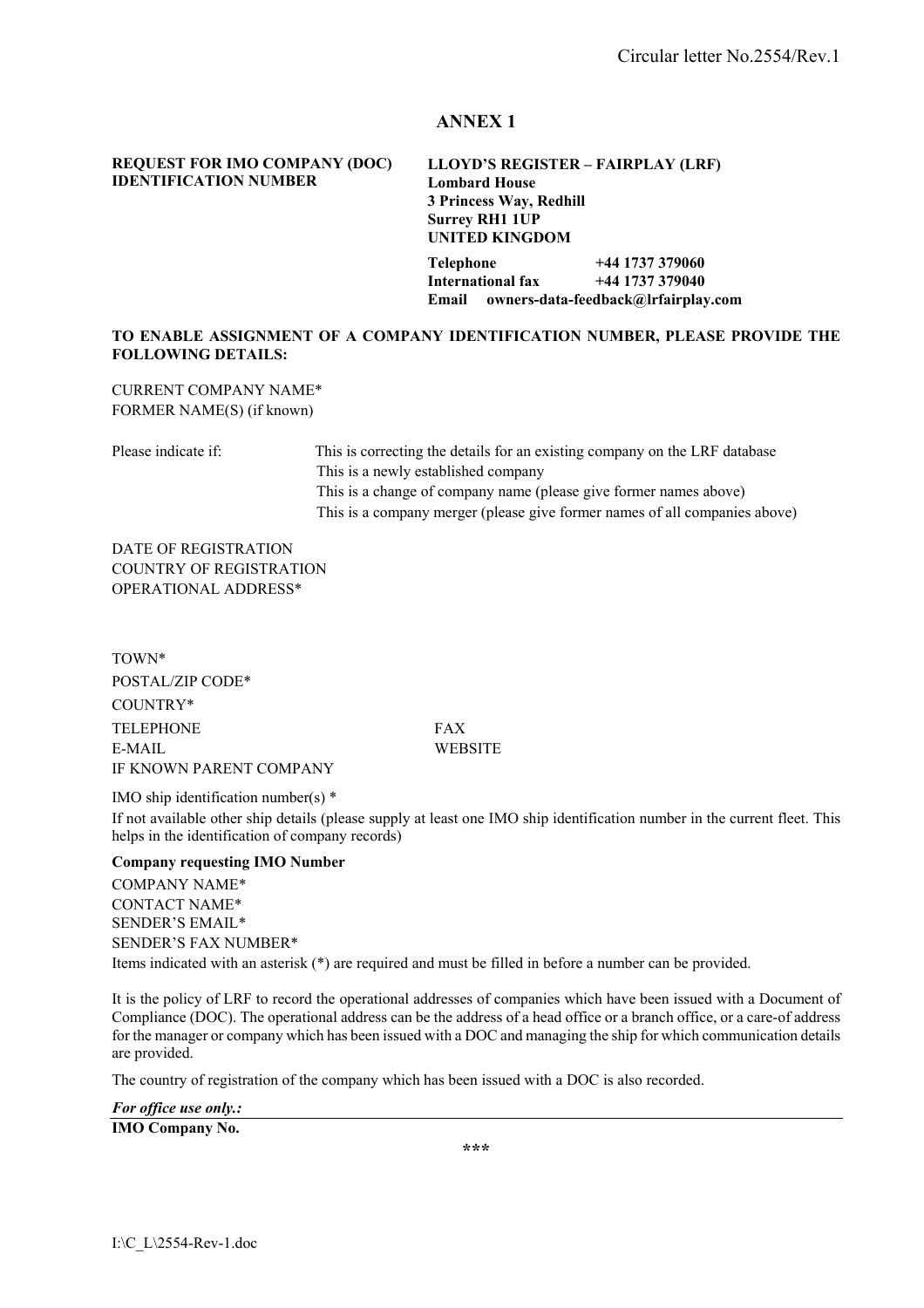#### **REQUEST FOR IMO REGISTERED OWNER IDENTIFICATION NUMBER**

**LLOYD'S REGISTER - FAIRPLAY (LRF) Lombard House 3 Princess Way, Redhill Surrey RH1 1UP UNITED KINGDOM** 

**Telephone +44 1737 379060 International fax +44 1737 379040 Email owners-data-feedback@lrfairplay.com** 

#### **TO ENABLE ASSIGNMENT OF A REGISTERED OWNER IDENTIFICATION NUMBER, PLEASE PROVIDE THE FOLLOWING DETAILS:**

CURRENT COMPANY NAME\* FORMER NAME(S) (if known)

Please indicate if: This is correcting the details for an existing company on the LRF database This is a newly established company This is a change of company name (please give former names above) This is a company merger (please give former names of all companies above)

DATE OF REGISTRATION COUNTRY OF REGISTRATION OPERATIONAL ADDRESS\*

TOWN\* POSTAL/ZIP CODE\* COUNTRY\* TELEPHONE FAX E-MAIL WEBSITE IF KNOWN PARENT COMPANY

IMO ship identification number(s)\* If not available other ship details (please supply at least one IMO ship identification number in the current fleet. This helps in the identification of company records)

#### **Company requesting IMO Number**

 COMPANY NAME\* CONTACT NAME\* SENDER'S EMAIL\* SENDER'S FAX NUMBER\*

This company has also been issued with a DOC for this fleet

Items indicated with an asterisk (\*) are required and must be filled in before a number can be provided.

It is the policy of LRF to record the operational addresses of registered owners. The operational address can be the address of a head office or a branch office, or a care-of address for the manager or company which has been issued with a DOC and managing the ship for which communication details are provided.

LRF only records the Registered Address of Registered Owners when this information is received directly from Administrations in the XML schema described in section 2 of annex 4.

The country of registration of the registered owner is also recorded.

| For office use only:            |  |  |
|---------------------------------|--|--|
| <b>IMO Registered Owner No.</b> |  |  |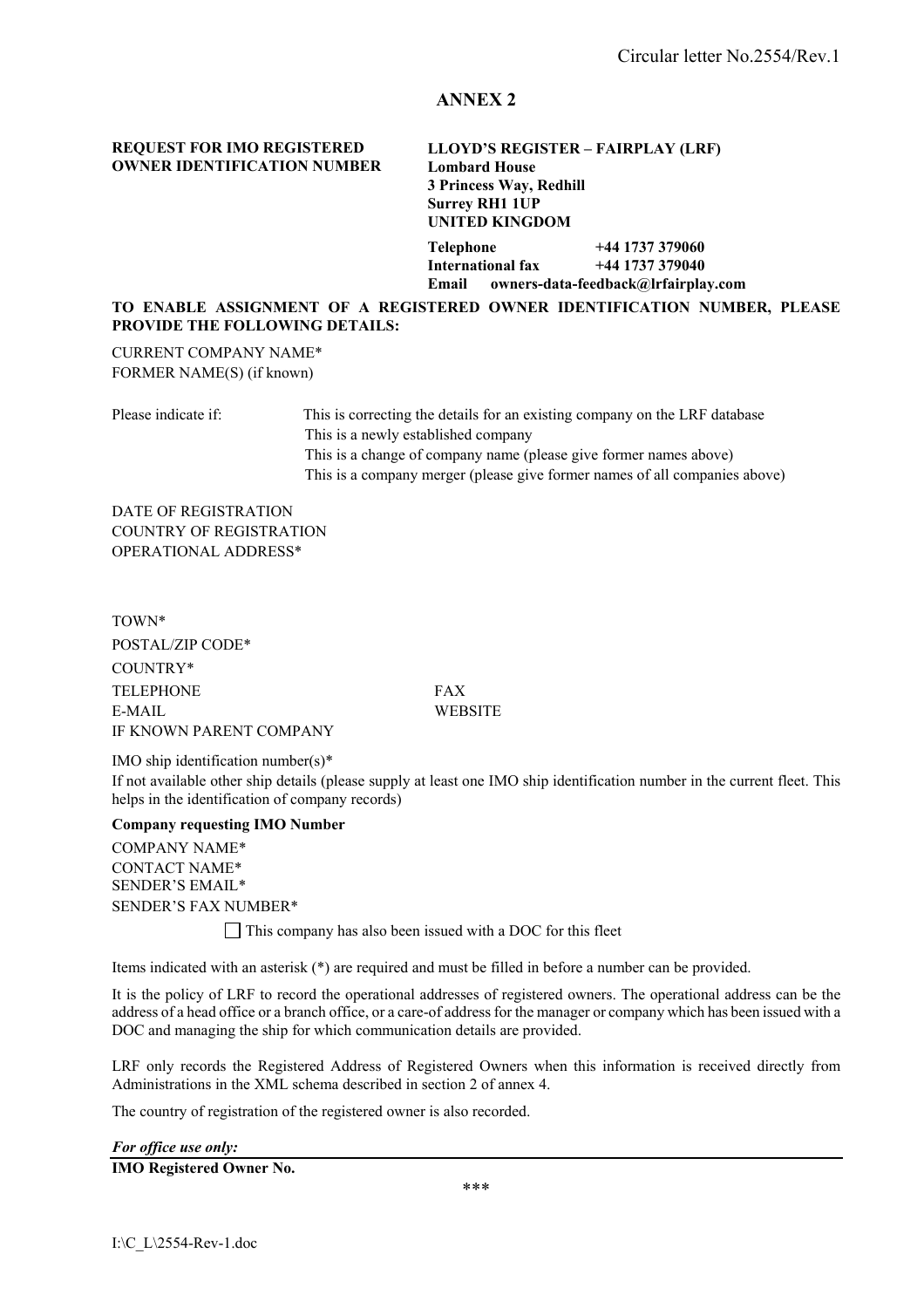# **FIELD LIST DESCRIPTIONS OF DATA TO BE EXCHANGED BETWEEN FLAG**  ADMINISTRATIONS AND LRF ON SHIPS IN THE ADMINISTRATION'S REGISTER

|                      | <b>FIELD LABEL</b>         | <b>FIELD DESCRIPTION</b>                            |
|----------------------|----------------------------|-----------------------------------------------------|
| <b>SHIP IDENTITY</b> |                            |                                                     |
|                      | Source                     | Reporting Administration country code               |
|                      | IMO Number                 | IMO Ship identification number                      |
|                      | ShipName                   | Ship name                                           |
|                      | <b>MMSI</b>                | MMSI number                                         |
|                      |                            | Port of registry as recorded on the ship's          |
|                      | PortOfRegistry             | papers                                              |
|                      |                            | Number allocated by the national                    |
|                      | OfficialNumber             | registration Authority                              |
|                      | CallSign                   | Call sign                                           |
| <b>SHIP FIELDS</b>   |                            |                                                     |
|                      |                            | Gross tonnage measured under the                    |
|                      |                            | International Convention on Tonnage                 |
|                      |                            | Measurement<br>of<br>Ships,<br>1969                 |
|                      | GrossTonnage69Convention   | (1969 Convention)                                   |
|                      |                            | Pre 1969 Convention gross tonnage                   |
|                      |                            | measurement, as provided by the                     |
|                      |                            | reporting (source) Administrations. LRF             |
|                      |                            | will maintain this field on their database.         |
|                      |                            | Note that LRF is only able to accept the            |
|                      |                            | this<br>from<br>contents<br>of<br>field             |
|                      |                            | Administrations in the XML in the                   |
|                      | GrossTonnageFlagConvention | appendix to annex 4.                                |
|                      |                            | Net tonnage measured under<br>the                   |
|                      |                            | International Convention on Tonnage                 |
|                      |                            | Measurement<br>of<br>Ships,<br>1969                 |
|                      | NetTonnage69Convention     | (1969 Convention)                                   |
|                      |                            | Pre 1969 Convention net tonnage                     |
|                      |                            | measurement, as provided<br>by the                  |
|                      |                            | reporting (source) Administrations. LRF             |
|                      |                            | will maintain this field on their database.         |
|                      |                            | Note that LRF is only able to accept the            |
|                      |                            | of<br>this<br>field<br>from<br>contents             |
|                      |                            | Administrations in the XML schema in                |
|                      | NetTonnageFlagConvention   | the appendix to annex 4.                            |
|                      |                            | The weight in tonnes $(1,000 \text{ kg})$ of cargo, |
|                      |                            | stores, fuel and passengers and crew                |
|                      |                            | carried by the ship when loaded to her              |
|                      | DeadWeight                 | maximum summer load line                            |
|                      |                            | Year ship was officially completed by the           |
|                      | YearOfBuild                | shipyard and delivered to the owner                 |
|                      |                            | Month ship was officially completed by              |
|                      | MonthOfBuild               | the shipyard and delivered to the owner             |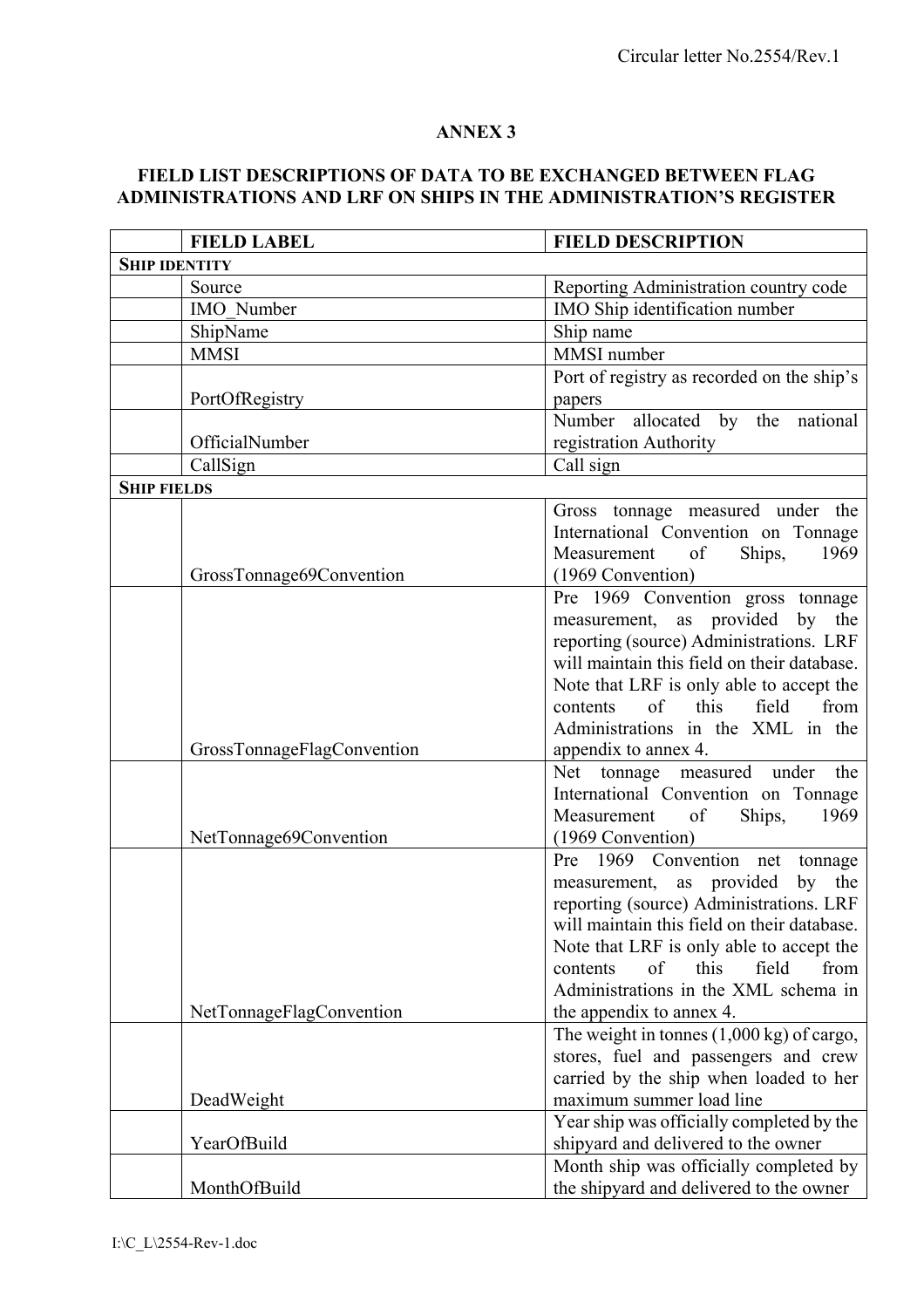|                                     | The name of the original builder of the                                        |
|-------------------------------------|--------------------------------------------------------------------------------|
| Shipbuilder                         | ship                                                                           |
|                                     | The nationality of the shipyard that built                                     |
| CountryOfShipbuilderCode            | the ship. Code                                                                 |
|                                     | The nationality of the shipyard that built                                     |
| CountryOfShipbuilderDecode          | the ship. Decode                                                               |
| LRFShipTypeCode                     | LRF Shiptype code                                                              |
| LRFShipTypeDecode                   | LRF Shiptype description                                                       |
|                                     | Reporting (source) Administration ship                                         |
|                                     | type description. LRF will maintain this                                       |
|                                     | field on their database. Note that LRF is                                      |
|                                     | only able to accept the contents of this                                       |
|                                     | field from Administrations in the XML                                          |
| AdminShipTypeDescription            | schema in the appendix to annex 4                                              |
| IMO_RegOwnerNumber                  | IMO registered owner Number                                                    |
|                                     | Registered owner name (or bareboat                                             |
|                                     | charterer), in the name-style provided by                                      |
|                                     | Administrations for companies registered                                       |
|                                     | in their national jurisdiction. LRF will                                       |
|                                     | maintain this field on their database. Note                                    |
|                                     | that LRF is only able to accept the<br>of<br>this<br>field<br>from<br>contents |
|                                     | Administrations in the XML schema in                                           |
| RegOwnerNameAdminNamestyle          | the appendix to annex 4.                                                       |
|                                     | Registered owner name (or bareboat                                             |
|                                     | charterer), in the name-style recorded by                                      |
|                                     | LRF. Minor amendments may be made to                                           |
|                                     | names in accordance with a style guide                                         |
| RegOwnerNameLRFNamestyle            | for database reasons                                                           |
|                                     | Registered owner registered address as                                         |
|                                     | Administrations<br>provided<br>by<br>for                                       |
|                                     | companies registered in their national                                         |
|                                     | jurisdiction. LRF will maintain this field                                     |
|                                     | on their database. Note that LRF is only                                       |
|                                     | able to accept the contents of this field                                      |
|                                     | from Administrations in the XML schema                                         |
| RegOwnerRegisteredAddressAdmin      | in the appendix to annex 4.                                                    |
|                                     | Registered owner (or bareboat charterer)                                       |
|                                     | country of company registration – country<br>code                              |
| RegOwnerCountryOfRegistrationCode   | Registered owner (or bareboat charterer)                                       |
| RegOwnerCountryOfRegistrationDecode | country of company registration (decode)                                       |
|                                     | Date that the registered owner<br>$($ or                                       |
| <b>RegOwnerDateFounded</b>          | bareboat charterer) was established                                            |
| DOC_CompanyNumber<br><b>IMO</b>     | IMO Company (DOC) Number                                                       |
| DOC CompanyName                     | DOC Company                                                                    |
| DOC CompanyFullAddress              | DOC Company full address                                                       |
|                                     |                                                                                |
| DOC_CompanyTown                     | DOC Company town                                                               |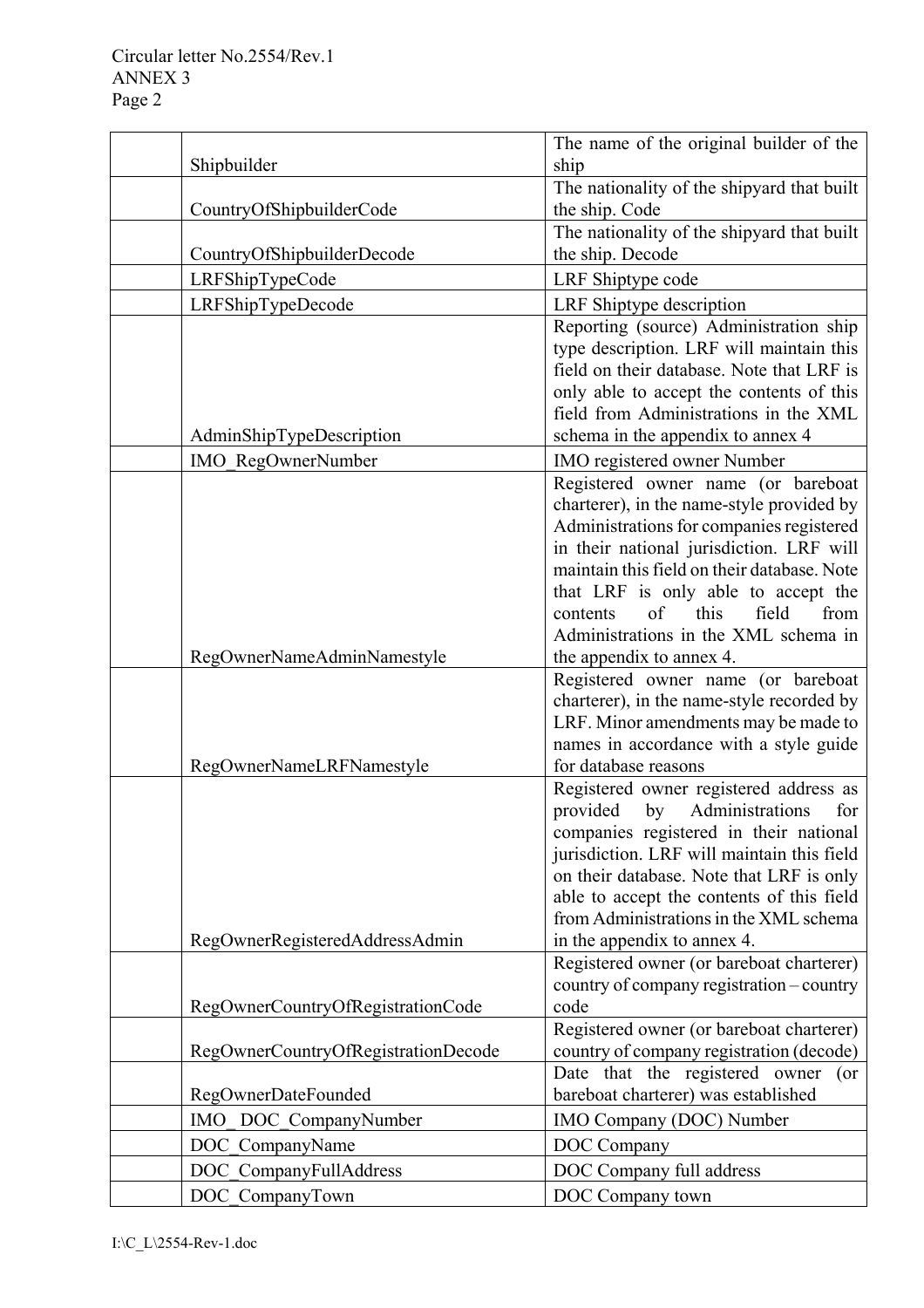| DOC_CompanyState                                       | DOC Company State/Province/County                                                     |
|--------------------------------------------------------|---------------------------------------------------------------------------------------|
| DOC CompanyPostCode                                    | <b>DOC Company Postcode</b>                                                           |
|                                                        | DOC Company country of domicile -                                                     |
| DOC CompanyCountryDomicileCode                         | Country code                                                                          |
| DOC CompanyCountryDomicileDecode                       | DOC Company country of domicile                                                       |
|                                                        | DOC Company country of registration -                                                 |
| DOC CompanyCountryRegistrationCode                     | Country code                                                                          |
| DOC CompanyCountryRegistrationDecode                   | DOC Company country of registration                                                   |
| DOC CompanyFoundedDate                                 | DOC Company founded date                                                              |
| <b>SMC</b> Auditor                                     | <b>SMC</b> Auditor                                                                    |
| SMC DateIssued                                         | <b>SMC</b> Date issued                                                                |
| SMC ExpiryDate                                         | SMC Expiry date                                                                       |
| DOC Auditor                                            | <b>DOC</b> Auditor                                                                    |
| DOC DateIssued                                         | DOC Date issued                                                                       |
| DOC_ExpiryDate                                         | DOC Expiry date                                                                       |
| <b>ADDITIONAL FIELDS FOR PARALLEL-REGISTERED SHIPS</b> |                                                                                       |
|                                                        | For parallel-in ships the Administration                                              |
|                                                        | where the ship's true ownership is                                                    |
|                                                        | registered. This field is relevant where the                                          |
|                                                        | registered owner is a bareboat charter                                                |
|                                                        | under<br>the<br>reporting<br>(source)                                                 |
|                                                        | Administration. For parallel-out ships,                                               |
| ParallelRegister                                       | the Administration to which the ship is<br>bare-boat chartered.                       |
|                                                        | For parallel-registered ships, the true                                               |
|                                                        | owner recorded by the parallel-out                                                    |
| ParallelOwner                                          | Administration                                                                        |
| <b>SHIP STATUS FIELDS</b>                              |                                                                                       |
|                                                        | $P =$ Ship in register (Permanent                                                     |
|                                                        | or Provisional)                                                                       |
|                                                        | $PI = Parallel-in ship$                                                               |
|                                                        | $PO = Parallel-out ship$                                                              |
|                                                        | $D =$ Ship deleted from register (LRF will                                            |
|                                                        | report ships deleted from the register                                                |
| FlagStatus                                             | within 6 months prior to the update)                                                  |
|                                                        | Current service status e.g. in service, laid<br>up, under construction, in repair, in |
| ShipStatusCode                                         | conversion. Code                                                                      |
| ShipStatusDecode                                       | Current service status. Decode.                                                       |
|                                                        | Date ship entered the reporting (source)                                              |
| DateShipEnteredRegister                                | register                                                                              |
|                                                        | Date ship deleted from the reporting                                                  |
| DateShipDeletedFromRegister                            | (source) register                                                                     |
|                                                        | New Administration of ship deleted from                                               |
|                                                        | the reporting (source) register – Country                                             |
| NewRegisterOfShipsCode                                 | code                                                                                  |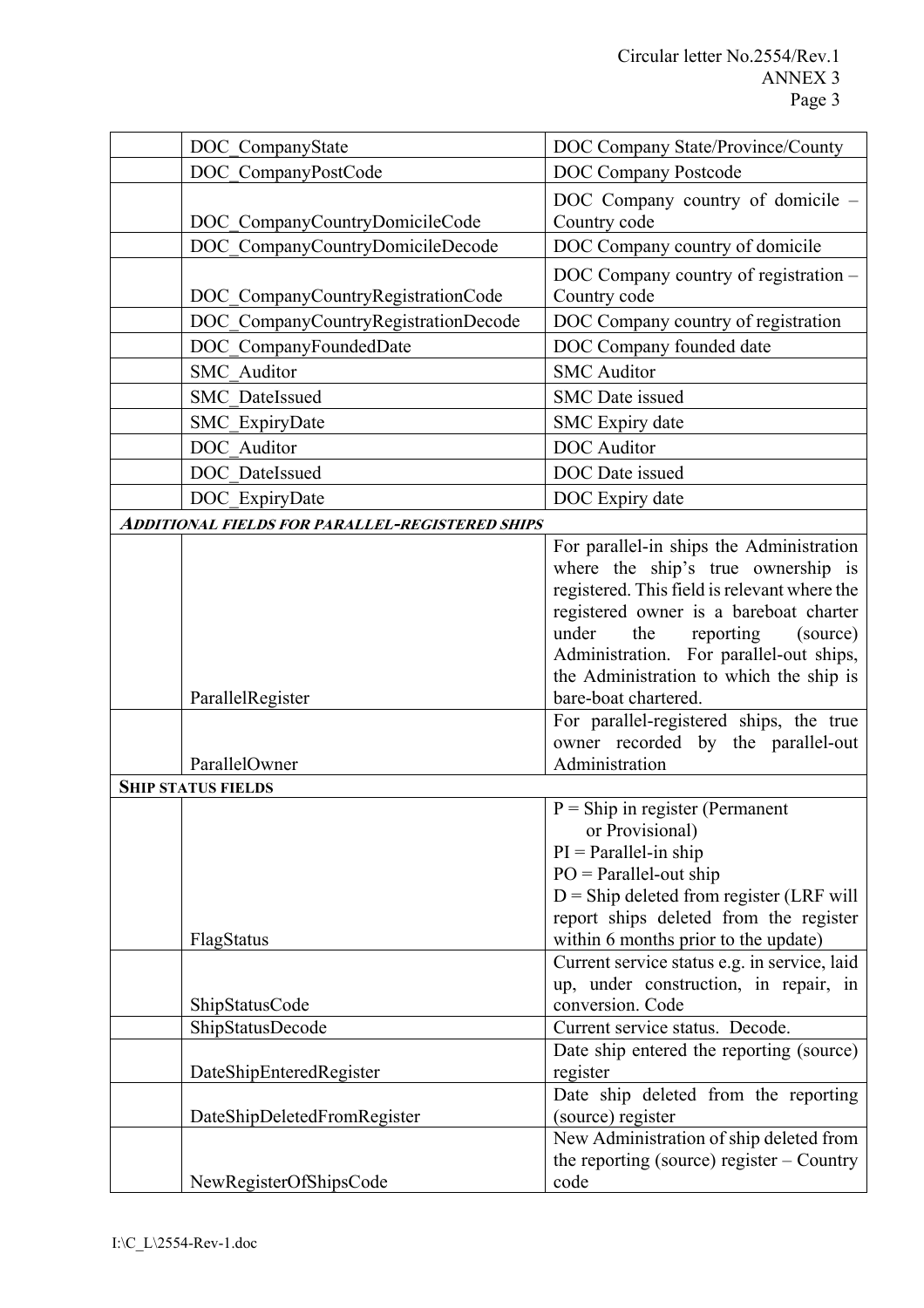|                                                 | New Administration of ship deleted from     |
|-------------------------------------------------|---------------------------------------------|
| NewRegisterOfShipsDecode                        | the reporting (source) register. (Decode)   |
|                                                 | Reported new flag. This field will be used  |
|                                                 | by LRF to confirm a flag change reported    |
|                                                 | by the Administration, or to identify a     |
|                                                 | reported flag change from LRF network       |
| ReportedNewFlagCode                             | of sources. Code                            |
| ReportedNewFlagDecode                           | Reported new flag. Decode                   |
| ReportedBrokenUp                                | Reported broken up                          |
| ReportedToBeBrokenUp                            | Reported to be broken up                    |
| ReportedTotalLoss                               | Reported total loss                         |
| Additional fields for parallel-registered ships |                                             |
|                                                 | For parallel-out ships, the date the ship   |
| DateShipParallelOut                             | was bare-boat chartered.                    |
|                                                 | For former parallel-out ships, the date the |
|                                                 | ship returned to the permanent register of  |
| DateShipReturnFromParallelOut                   | the reporting (source) Administration.      |

Format options:

- (i) by spreadsheet (see paragraph 19) : Excel or Access
- (ii) by XML file (see paragraph 19, section 2 of annex 4 and appendix)

\*\*\*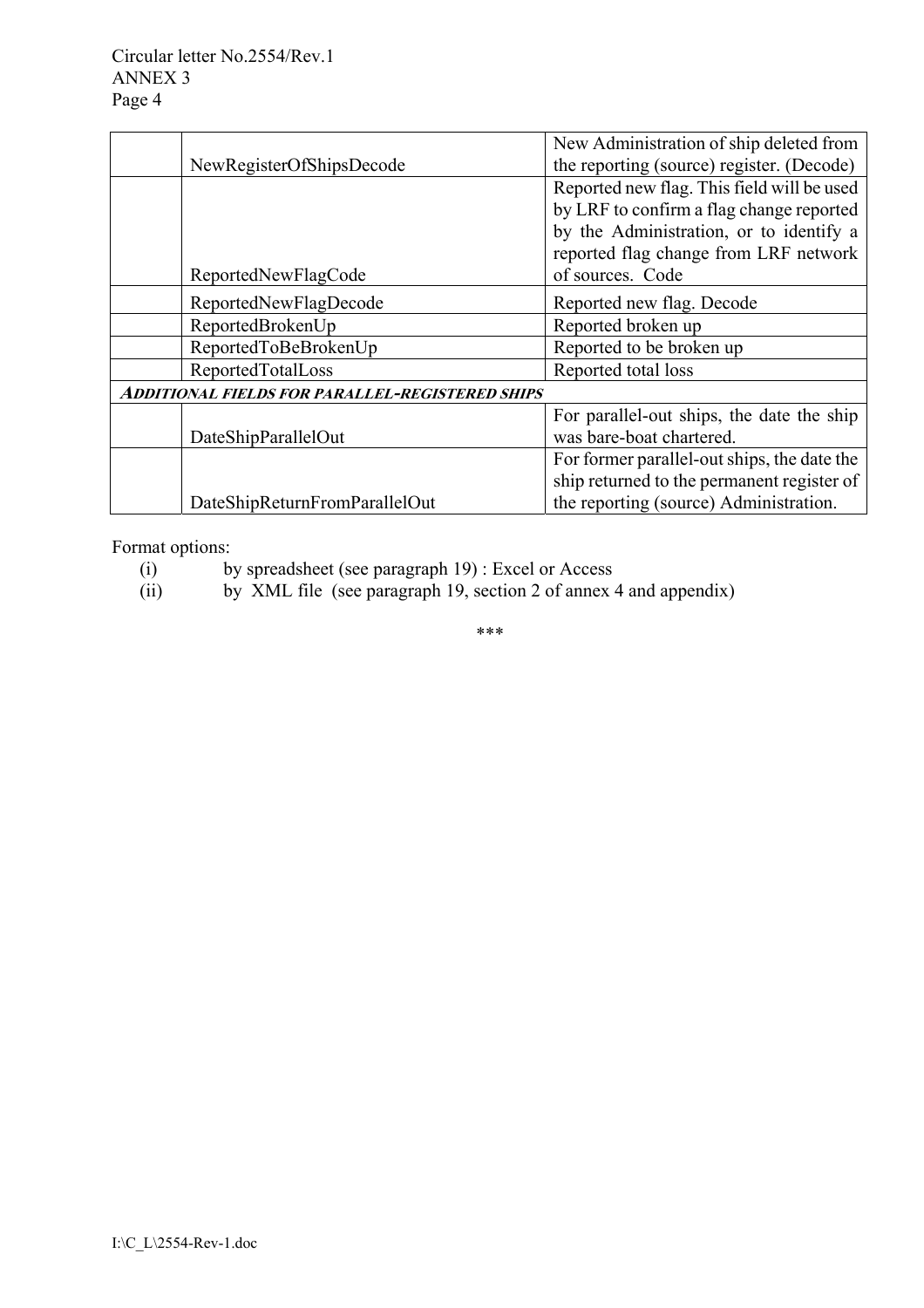## **LRF WEB SERVICE TO FACILITATE THE ELECTRONIC PROVISION OF COMPANY, REGISTERED OWNER AND SHIP DATA TO ADMINISTRATIONS; AND THE TWO-WAY EXCHANGE OF INFORMATION BETWEEN ADMINISTRATIONS AND LRF**

1 LRF launched a web service for the exclusive use of Administrations. Access to this service could also be made via the IMO Global Integrated Shipping Information System (GISIS). The web service offers two data services:

- .1 a download of company and registered owner data from the LRF database on entry by the Administration of an IMO company or registered owner number.
	- .1.1 this data would allow the Administration to validate company data against the IMO company or registered owner number for insertion on the ship's documents as detailed in resolution MSC.160(78).
	- .1.2 the following fields will be downloaded from LRF:

IMO company or registered owner number Registered owner or company name (LRF name-style) Registered owner name (Administration name-style) Operational address Registered owner registered address Country of registration

- .1.3 the format would be XML according to the schema in the appendix to annex  $4$  and
- .2 a download of ship data from the LRF database on entry by the Administration of an IMO ship identification number.
	- .2.1 this data would allow the Administration to validate ship data against the IMO ship identification number.
	- .2.2 the following fields would be downloaded from LRF:

IMO Ship identification number Official Number Ship name Port of registry Call sign Maritime Mobile Service Identity (MMSI) number Gross tonnage Net tonnage Date of build year Date of build month Type of ship code Type of ship decode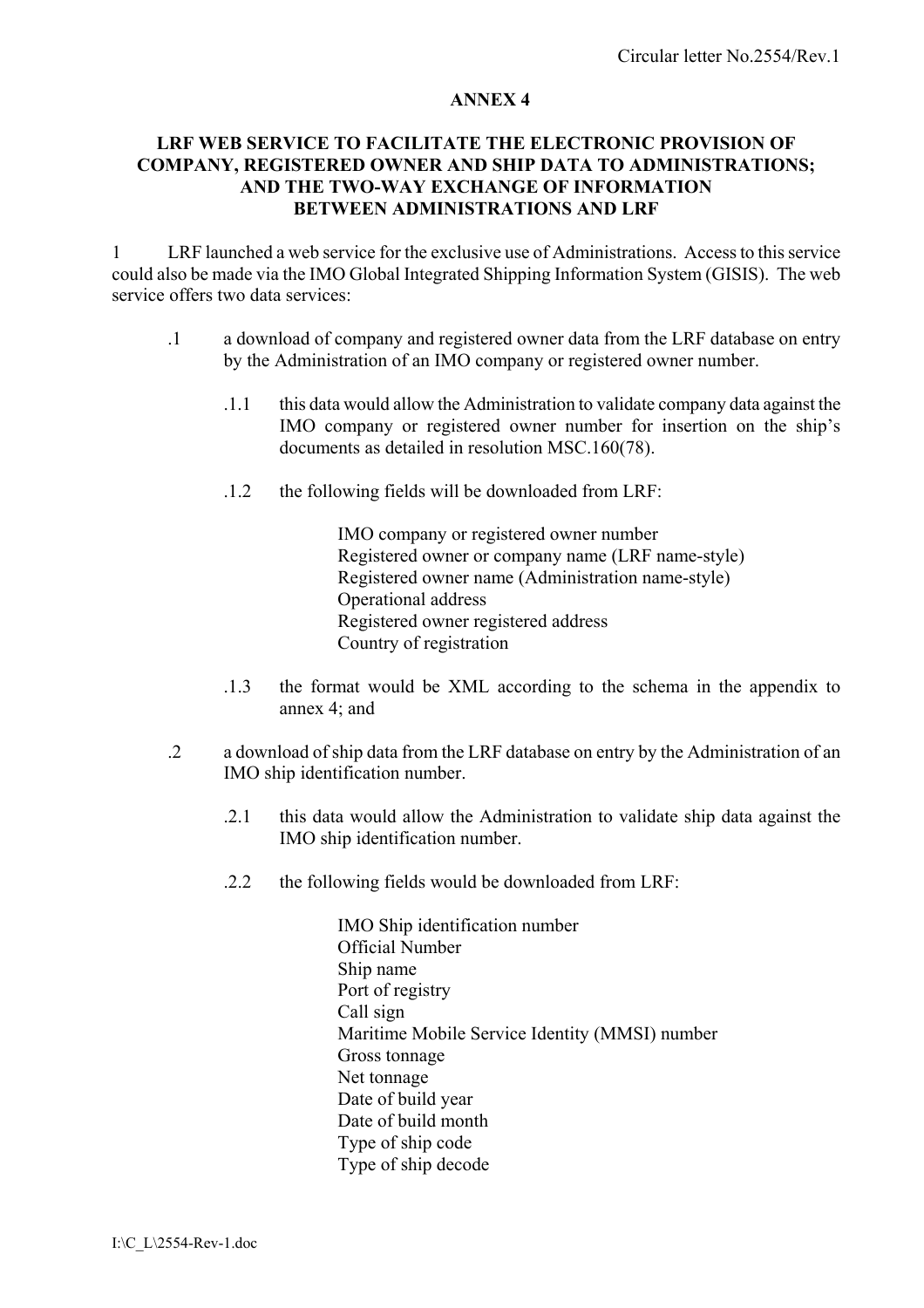.2.3 the format would be extensible markup language (XML) according to the schema in the appendix to annex 4.

2 The data exchange will provide an update of ship and company data on a registered fleet to LRF at a regular frequency, or when details of ships in each registered fleet change. The same mechanism could be used to supply updates from LRF to the Administration.

2.1 This data exchange includes ships within the scope of the IMO Company and Registered Owner Numbering Scheme: all ships of 100 GT and above engaged in international or domestic voyages.

2.2 The ships reported by each Administration are those in provisional, permanent, parallel-in and parallel-out registration.

2.3 The data exchange can be by spreadsheet or by XML file. The service would use standardized data formats which would make easier data transfer and integration into databases.

2.4 The fields to be updated are listed with full field descriptions in annex 3. Each update record will consist of the ship identity fields followed by any field in the list that has changed since the last update.

2.5 The XML file would use the schema descried in the appendix.

2.6 The proposed update frequency will be agreed with each Administration: for example, transmission of the ship record at the point of change, or batch transmission of ship records daily, weekly or monthly.

2.7 Each Administration would be responsible for generating its XML files.

2.8 Tables of translation code cross references between country and shiptype coding systems used by Administrations and the LRF coding systems, can be supplied by LRF.

2.9 Within the XML schema, language and character sets should be defined to ensure consistent translation between different international code sets.

2.10 The delivery of the XML files can take place in various ways. These can be discussed with each Administration to agree the best method.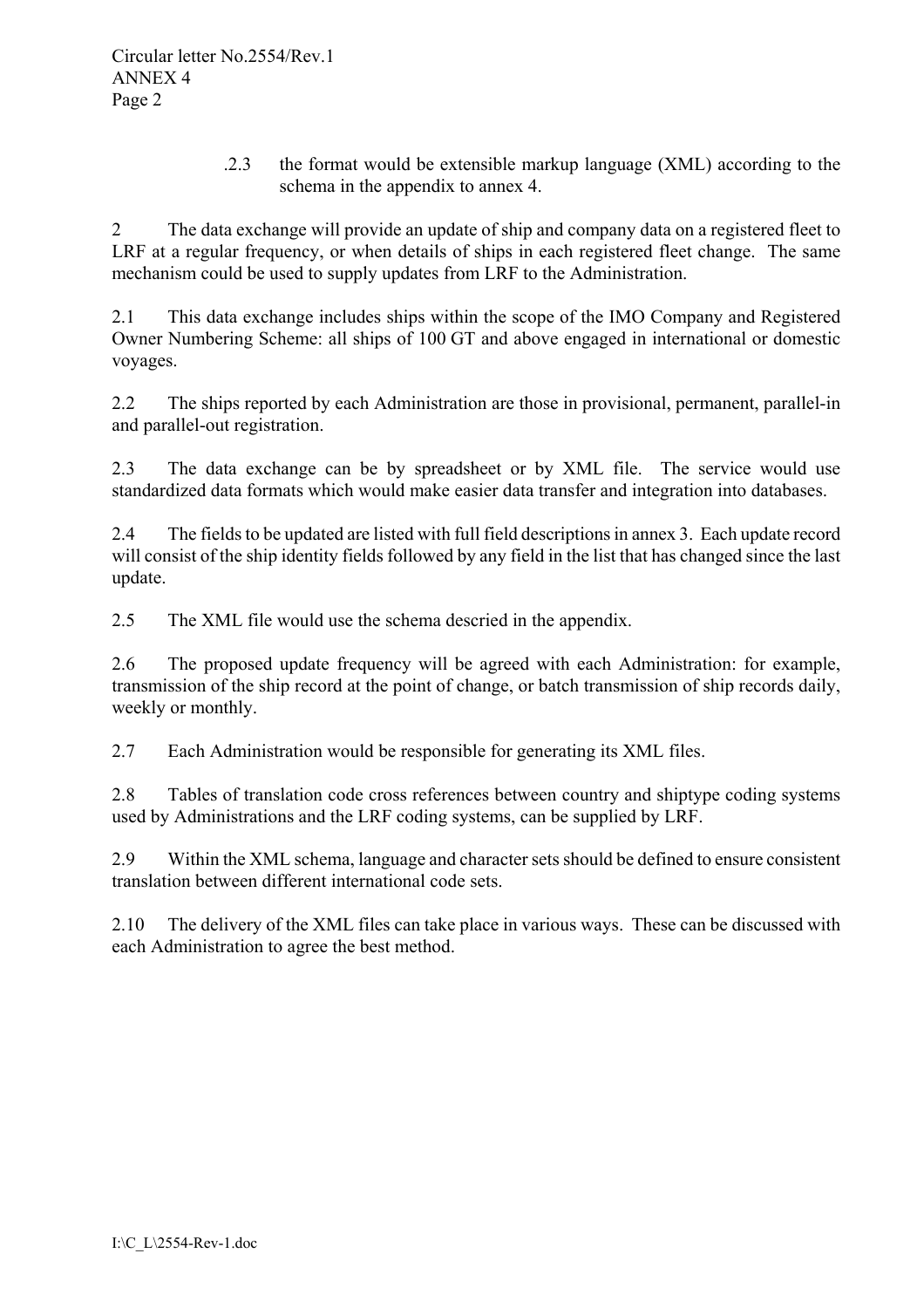### **Appendix**

# **FIELD LIST XML SCHEMA AND UPDATE RULES**

### **1 Ship identity**

1.1 The first seven data items in the XML file identify the ship:

<xsd:element name="Source" minOccurs="1" od:jetType="text" od:sqlSType="nvarchar"> <xsd:simpleType> <xsd:restriction base="xsd:string"> <xsd:maxLength value="40"/> </xsd:restriction> </xsd:simpleType> </xsd:element> <xsd:element name="IMO\_Number" minOccurs="1" od:jetType="text" od:sqlSType="nvarchar"> <xsd:simpleType> <xsd:restriction base="xsd:string"> <xsd:maxLength value="7"/> </xsd:restriction> </xsd:simpleType> </xsd:element> <xsd:element name="ShipName" minOccurs="1" od:jetType="text" od:sqlSType="nvarchar"> <xsd:simpleType> <xsd:restriction base="xsd:string"> <xsd:maxLength value="50"/> </xsd:restriction> </xsd:simpleType> </xsd:element> <xsd:element name="MMSI" minOccurs="0" od:jetType="text" od:sqlSType="nvarchar"> <xsd:simpleType> <xsd:restriction base="xsd:string"> <xsd:maxLength value="9"/> </xsd:restriction> </xsd:simpleType> </xsd:element> <xsd:element name="PortOfRegistry" minOccurs="0" od:jetType="text" od:sqlSType="nvarchar"> <xsd:simpleType> <xsd:restriction base="xsd:string"> <xsd:maxLength value="39"/> </xsd:restriction> </xsd:simpleType> </xsd:element> <xsd:element name="OfficialNumber" minOccurs="0" od:jetType="text" od:sqlSType="nvarchar"> <xsd:simpleType> <xsd:restriction base="xsd:string"> <xsd:maxLength value="13"/> </xsd:restriction> </xsd:simpleType> </xsd:element> <xsd:element name="CallSign" minOccurs="0" od:jetType="text" od:sqlSType="nvarchar"> rcharî> <xsd:simpleType> <xsd:restriction base="xsd:string"> <xsd:maxLength value="13"/> </xsd:restriction> </xsd:simpleType> </xsd:element>

1.2 The first three have a minOccurs="1" which means that they must be present for all ships in the XML file. MMSI, although it is part of the ship identity, has a minOccurs= $"0"$  which means that it doesn't have to appear in the XML file. All other data items in the schema have minOccurs= $"0"$ and these only appear if the data item is present (in a replacement update), or has changed (in a changes update).

# **2 Ship fields**

<xsd:element name="GrossTonnage69Convention" minOccurs="0" od:jetType="longinteger" od:sqlSType="int"> <xsd:simpleType> <xsd:restriction base="xsd:integer"/> </xsd:simpleType> </xsd:element>

<xsd:element name="GrossTonnageFlagConvention" minOccurs="0" od:jetType="longinteger" od:sqlSType="int"> <xsd:simpleType> <xsd:restriction base="xsd:integer"/> </xsd:simpleType> </xsd:element>

<xsd:element name="NetTonnage69Convention" minOccurs="0" od:jetType="longinteger" od:sqlSType="int"> <xsd:simpleType> <xsd:restriction base="xsd:integer"/> </xsd:simpleType> </xsd:element>

<xsd:element name="NetTonnageFlagConvention" minOccurs="0" od:jetType="longinteger" od:sqlSType="int"> <xsd:simpleType> <xsd:restriction base="xsd:integer"/> </xsd:simpleType> </xsd:element>

<xsd:element name="DeadWeight" minOccurs="0" od:jetType="longinteger" od:sqlSType="int"> <xsd:simpleType> <xsd:restriction base="xsd:integer"/>

</xsd:simpleType> </xsd:element>

<xsd:element name="YearOfBuild" minOccurs="0" od:jetType="text" od:sqlSType="nvarchar"> <xsd:simpleType> <xsd:restriction base="xsd:string">

<xsd:maxLength value="4"/> </xsd:restriction> </xsd:simpleType> </xsd:element>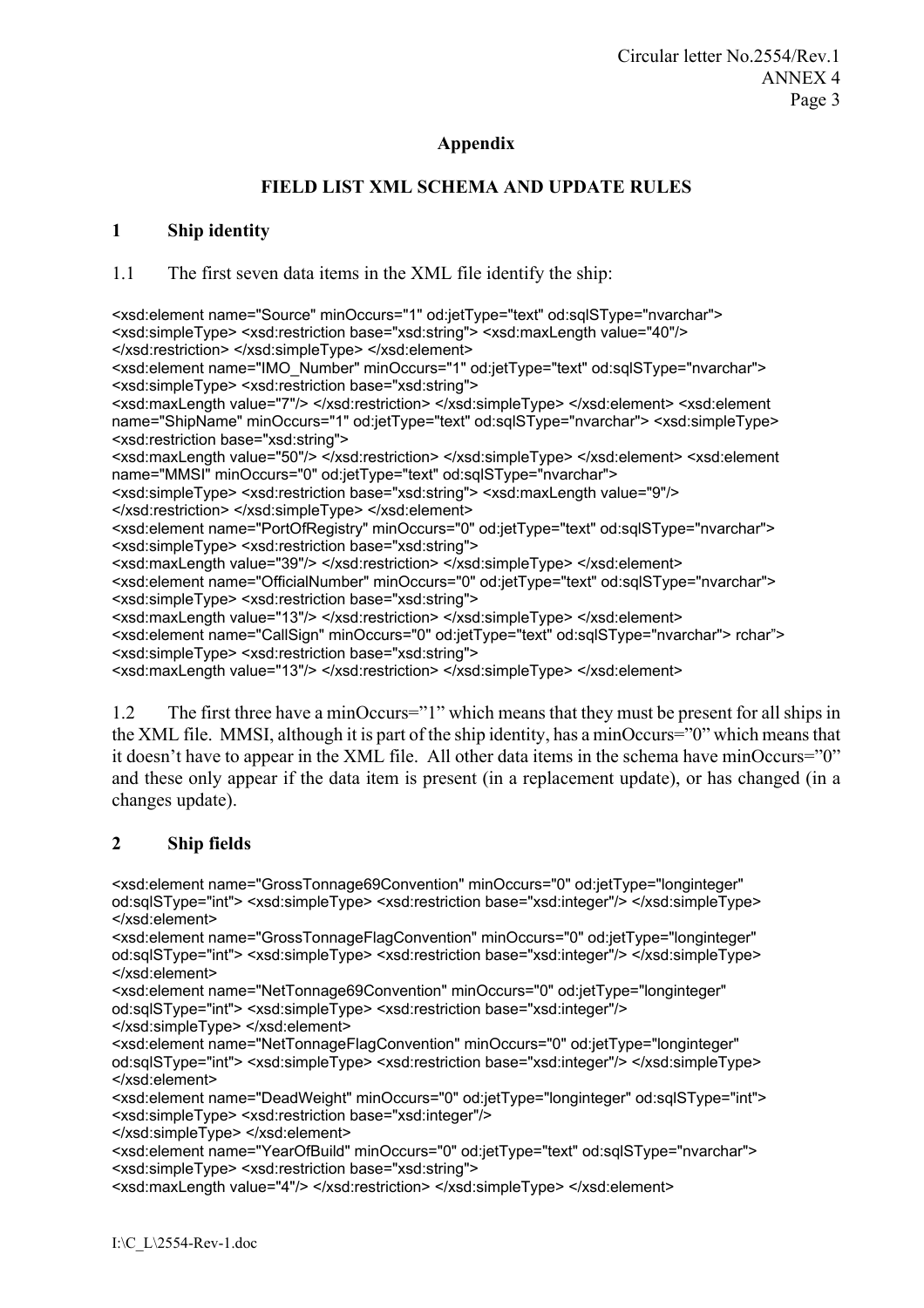Circular letter No.2554/Rev.1 ANNEX 4 Page 4

<xsd:element name="MonthOfBuild" minOccurs="0" od:jetType="text" od:sqlSType="nvarchar"> <xsd:simpleType> <xsd:restriction base="xsd:string"> <xsd:maxLength value="2"/> </xsd:restriction> </xsd:simpleType> </xsd:element> <xsd:element name="Shipbuilder" minOccurs="0" od:jetType="text" od:sqlSType="nvarchar"> <xsd:simpleType> <xsd:restriction base="xsd:string"> <xsd:maxLength value="50"/> </xsd:restriction> </xsd:simpleType> </xsd:element> <xsd:element name="CountryOfShipbuilderCode" minOccurs="0" od:jetType="text" od:sqlSType="nvarchar"> <xsd:simpleType> <xsd:restriction base="xsd:string"> <xsd:maxLength value="3"/> </xsd:restriction> </xsd:simpleType> </xsd:element> <xsd:element name="CountryOfShipbuilderDecode" minOccurs="0" od:jetType="text" od:sqlSType="nvarchar"> <xsd:simpleType> <xsd:restriction base="xsd:string"> <xsd:maxLength value="40"/> </xsd:restriction> </xsd:simpleType> </xsd:element> <xsd:element name="LRFShipTypeCode" minOccurs="0" od:jetType="text" od:sqlSType="nvarchar"> <xsd:simpleType> <xsd:restriction base="xsd:string"> <xsd:maxLength value="20"/> </xsd:restriction> </xsd:simpleType> </xsd:element> <xsd:element name="LRFShipTypeDecode" minOccurs="0" od:jetType="text" od:sqlSType="nvarchar"> <xsd:simpleType> <xsd:restriction base="xsd:string"> <xsd:maxLength value="61"/> </xsd:restriction> </xsd:simpleType> </xsd:element> <xsd:element name="AdminShipTypeDescription" minOccurs="0" od:jetType="text" od:sqlSType="nvarchar"> <xsd:simpleType> <xsd:restriction base="xsd:string"> <xsd:maxLength value="120"/> </xsd:restriction> </xsd:simpleType> </xsd:element> <xsd:element name="IMO\_RegOwnerNumber" minOccurs="0" od:jetType="text" od:sqlSType="nvarchar"> <xsd:simpleType> <xsd:restriction base="xsd:string"> <xsd:maxLength value="7"/> </xsd:restriction> </xsd:simpleType> </xsd:element> <xsd:element name="RegOwnerNameAdminNamestyle" minOccurs="0" od:jetType="memo" od:sqlSType="nvarchar"> <xsd:simpleType> <xsd:restriction base="xsd:string"> <xsd:maxLength value="327"/> </xsd:restriction> </xsd:simpleType> </xsd:element> <xsd:element name="RegOwnerNameLRFNamestyle" minOccurs="0" od:jetType="memo" od:sqlSType="nvarchar"> <xsd:simpleType> <xsd:restriction base="xsd:string"> <xsd:maxLength value="327"/> </xsd:restriction> </xsd:simpleType> </xsd:element> <xsd:element name="RegOwnerRegisteredAddressAdmin" minOccurs="0" od:jetType="text" od:sqlSType="nvarchar"> <xsd:simpleType> <xsd:restriction base="xsd:string"> <xsd:maxLength value="250"/> </xsd:restriction> </xsd:simpleType> </xsd:element> <xsd:element name="RegOwnerCountryOfRegistrationCode" minOccurs="0" od:jetType="text" od:sqlSType="nvarchar"> <xsd:simpleType> <xsd:restriction base="xsd:string"> <xsd:maxLength value="3"/> </xsd:restriction> </xsd:simpleType> </xsd:element> <xsd:element name="RegOwnerCountryOfRegistrationDecode" minOccurs="0" od:jetType="text" od:sqlSType="nvarchar"> <xsd:simpleType> <xsd:restriction base="xsd:string"> <xsd:maxLength value="40"/> </xsd:restriction> </xsd:simpleType> </xsd:element> <xsd:element name="RegOwnerDateFounded" minOccurs="0" od:jetType="text" od:sqlSType="nvarchar"> <xsd:simpleType> <xsd:restriction base="xsd:string"> <xsd:maxLength value="4"/> </xsd:restriction> </xsd:simpleType> </xsd:element> <xsd:element name="IMO\_DOC\_CompanyNumber" minOccurs="0" od:jetType="text" od:sqlSType="nvarchar"> <xsd:simpleType> <xsd:restriction base="xsd:string"> <xsd:maxLength value="7"/> </xsd:restriction> </xsd:simpleType> </xsd:element> <xsd:element name="DOC\_CompanyName" minOccurs="0" od:jetType="memo" od:sqlSType="nvarchar"> <xsd:simpleType> <xsd:restriction base="xsd:string"> <xsd:maxLength value="327"/> </xsd:restriction> </xsd:simpleType> </xsd:element> <xsd:element name="DOC\_CompanyFullAddress" minOccurs="0" od:jetType="text" od:sqlSType="nvarchar"> <xsd:simpleType> <xsd:restriction base="xsd:string"> <xsd:maxLength value="250"/> </xsd:restriction> </xsd:simpleType> </xsd:element> <xsd:element name="DOC\_CompanyTown" minOccurs="0" od:jetType="text" od:sqlSType="nvarchar"> <xsd:simpleType> <xsd:restriction base="xsd:string"> <xsd:maxLength value="15"/> </xsd:restriction> </xsd:simpleType> </xsd:element>

<xsd:element name="DOC\_CompanyState" minOccurs="0" od:jetType="text" od:sqlSType="nvarchar"> <xsd:simpleType> <xsd:restriction base="xsd:string">

<xsd:maxLength value="60"/> </xsd:restriction> </xsd:simpleType> </xsd:element>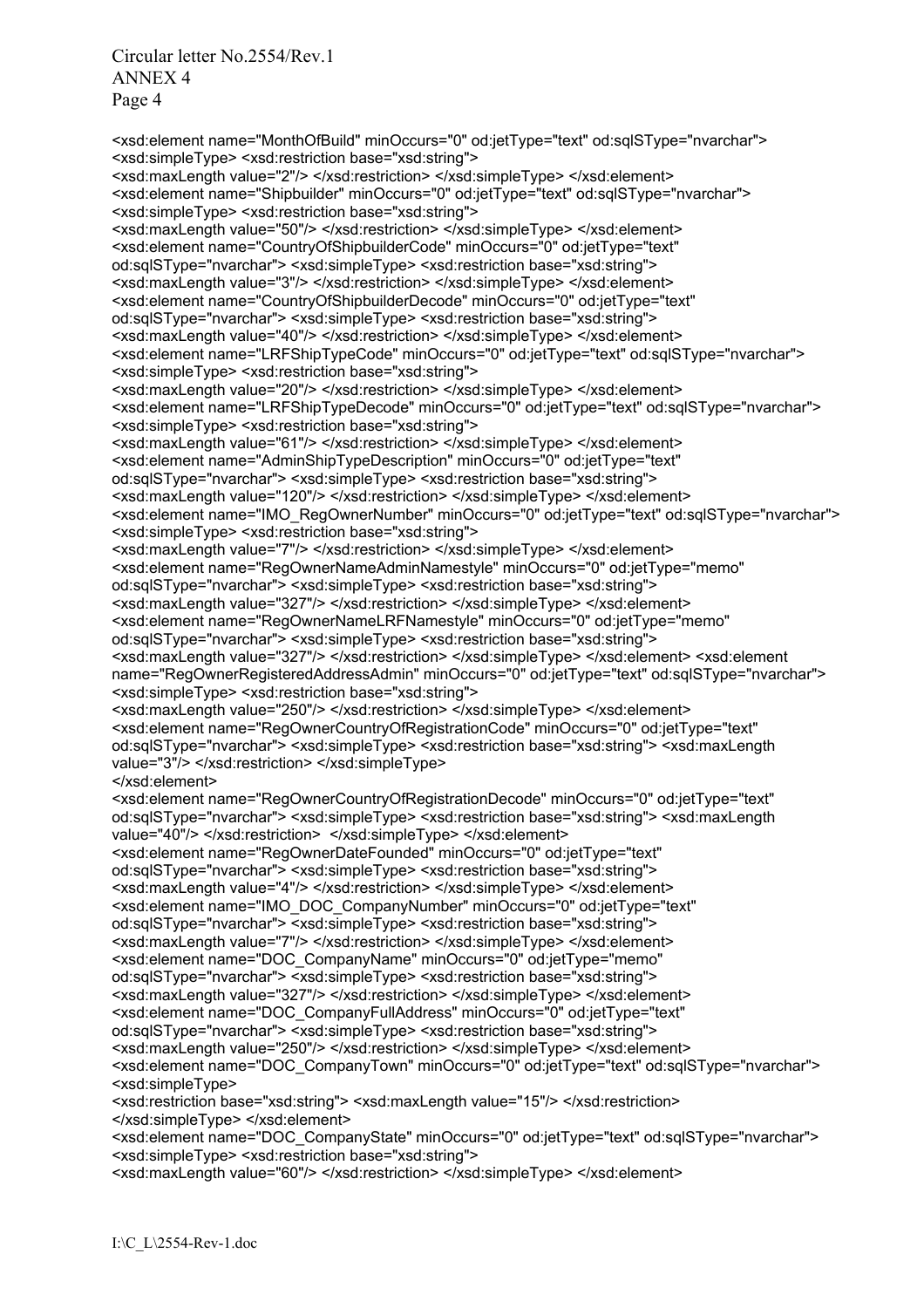<xsd:element name="DOC\_CompanyPostCode" minOccurs="0" od:jetType="text" od:sqlSType="nvarchar"> <xsd:simpleType> <xsd:restriction base="xsd:string"> <xsd:maxLength value="15"/> </xsd:restriction> </xsd:simpleType> </xsd:element> <xsd:element name="DOC\_CompanyCountryDomicileCode" minOccurs="0" od:jetType="text" od:sqlSType="nvarchar"> <xsd:simpleType> <xsd:restriction base="xsd:string"> <xsd:maxLength value="3"/> </xs\_:restriction> </xsd:simpleType> </xsd:element> <xsd:element name="DOC\_CompanyCountryDomicileDecode" minOccurs="0" od:jetType="text" od:sqlSType="nvarchar"> <xsd:simpleType> <xsd:restriction base="xsd:string"> <xsd:maxLength value="40"/> </xsd:restriction> </xsd:simpleType> </xsd:element>

<xsd:element name="DOC\_CompanyCountryRegistrationCode" minOccurs="0" od:jetType="text" od:sqlSType="nvarchar"> <xsd:simpleType> <xsd:restriction base="xsd:string"> <xsd:maxLength value="3"/> </xsd:restriction> </xsd:simpleType>

</xsd:element>

<xsd:element name="DOC\_CompanyCountryRegistrationDecode" minOccurs="0" od:jetType="text" od:sqlSType="nvarchar"> <xsd:simpleType> <xsd:restriction base="xsd:string"> <xsd:maxLength value="40"/> </xsd:restriction>

</xsd:simpleType></xsd:element>

<xsd:element name="DOC\_CompanyFoundedDate" minOccurs="0" od:jetType="text"

od:sqlSType="nvarchar"> <xsd:simpleType> <xsd:restriction base="xsd:string">

<xsd:maxLength value="4"/> </xsd:restriction> </xsd:simpleType> </xsd:element>

<xsd:element name="SMC\_Auditor" minOccurs="0" od:jetType="text" od:sqlSType="nvarchar"> <xsd:simpleType> <xsd:restriction base="xsd:string">

<xsd:maxLength value="20"/> </xsd:restriction> </xsd:simpleType> </xsd:element>

<xsd:element name="SMC\_DateIssued" minOccurs="0" od:jetType="datetime" od:sqlSType="dateTime"/> <xsd:element name="SMC\_ExpiryDate" minOccurs="0" od:jetType="datetime" od:sqlSType="dateTime"/> <xsd:element name="DOC\_Auditor" minOccurs="0" od:jetType="text" od:sqlSType="nvarchar"> <xsd:simpleType> <xsd:restriction base="xsd:string">

<xsd:maxLength value="20"/> </xsd:restriction> </xsd:simpleType> </xsd:element>

<xsd:element name="DOC\_DateIssued" minOccurs="0" od:jetType="datetime" od:sqlSType="dateTime"/> <xsd:element name="DOC\_ExpiryDate" minOccurs="0" od:jetType="datetime" od:sqlSType="dateTime"/> <xsd:element name="ParallelRegister" minOccurs="0" od:jetType="text" od:sqlSType="nvarchar"> <xsd:simpleType> <xsd:restriction base="xsd:string">

<xsd:maxLength value="40"/> </xsd:restriction> </xsd:simpleType> </xsd:element>

<xsd:element name="ParallelOwner" minOccurs="0" od:jetType="memo" od:sqlSType="nvarchar"> <xsd:simpleType> <xsd:restriction base="xsd:string">

<xsd:maxLength value="327"/> </xsd:restriction> </xsd:simpleType> </xsd:element>

# **3 Ship status fields**

<xsd:element name="FlagStatus" minOccurs="0" od:jetType="text" od:sqlSType="nvarchar"> <xsd:simpleType> <xsd:restriction base="xsd:string">

<xsd:maxLength value="2"/> </xsd:restriction> </xsd:simpleType> </xsd:element>

<xsd:element name="ShipStatusCode" minOccurs="0" od:jetType="text" od:sqlSType="nvarchar"> <xsd:simpleType> <xsd:restriction base="xsd:string">

<xsd:maxLength value="1"/> </xsd:restriction> </xsd:simpleType> </xsd:element>

<xsd:element name="ShipStatusDecode" minOccurs="0" od:jetType="text" od:sqlSType="nvarchar"> <xsd:simpleType> <xsd:restriction base="xsd:string">

<xsd:maxLength value="50"/> </xsd:restriction> </xsd:simpleType> </xsd:element> <xsd:element name="DateShipEnteredRegister" minOccurs="0" od:jetType="datetime" od:sqlSType="dateTime"/>

<xsd:element name="DateShipDeletedFromRegister" minOccurs="0" od:jetType="datetime" od:sqlSType="dateTime"/>

<xsd:element name="NewRegisterOfShipsCode" minOccurs="0" od:jetType="text" od:sqlSType="nvarchar"> <xsd:simpleType> <xsd:restriction base="xsd:string"> <xsd:maxLength value="3"/> </xsd:restriction> </xsd:simpleType> </xsd:element> <xsd:element name="NewRegisterOfShipsDecode" minOccurs="0" od:jetType="text" od:sqlSType="nvarchar"> <xsd:simpleType> <xsd:restriction base="xsd:string"> <xsd:maxLength value="40"/> </xsd:restriction> </xsd:simpleType> </xsd:element> <xsd:element name="ReportedNewFlagCode" minOccurs="0" od:jetType="text" od:sqlSType="nvarchar"> <xsd:simpleType> <xsd:restriction base="xsd:string">